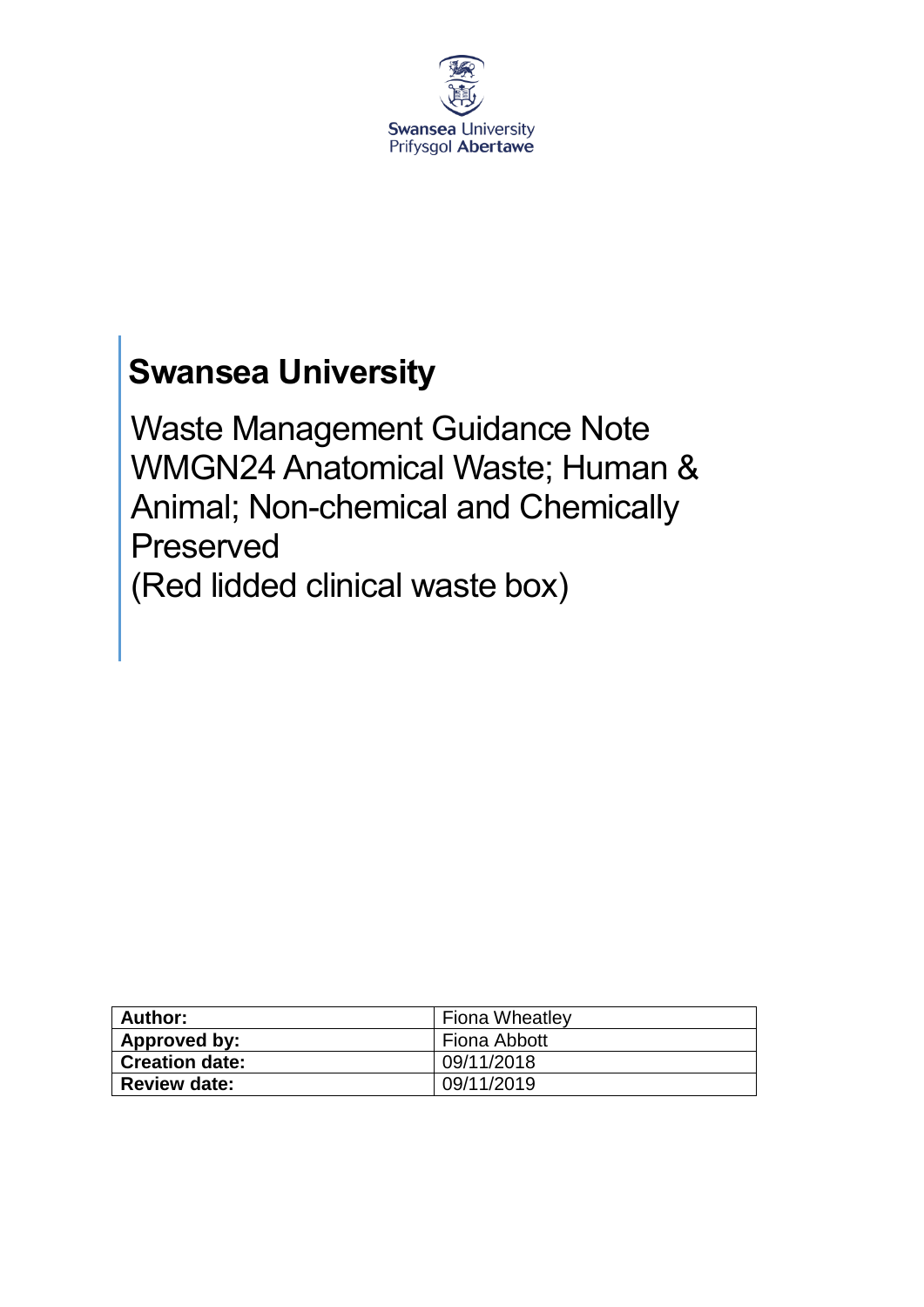| <b>Waste Management Guidance Note WMGN24</b>                               |                                                  |
|----------------------------------------------------------------------------|--------------------------------------------------|
| Anatomical Waste; Human and Animal - Non-Chemical and Chemically Preserved |                                                  |
| <b>Location Generated</b>                                                  | Clinic / Laboratory                              |
| <b>EWC</b>                                                                 | <b>Multiple</b>                                  |
| <b>Transport Class &amp; UN Number</b>                                     | Class 6.2 / UN 3291                              |
| <b>Type</b>                                                                |                                                  |
| <b>Chemically Preserved</b>                                                | Controlled - Hazardous waste HP3/HP4/HP5/HP7/HP9 |
| <b>Non-Chemically Preserved</b>                                            | Controlled - Hazardous waste HP9                 |
| <b>Disposal Method</b>                                                     | Segregated for incineration                      |
| Bin/Bag Type                                                               | Red lid yellow ridged clinical box               |
|                                                                            | 30 <sub>L</sub>                                  |

# **Duty of Care Requirements**

Anatomical waste for incineration: Indicative treatment/disposal required is incineration in a suitably permitted facility.

#### **Human**

EWC 18-01-03\* "Not chemically preserved; infectious" (Hazardous) EWC 18-01-02 "Not chemically preserved; non-infectious" ( Non-hazardous) EWC 18-01-06\* "Chemically preserved; infectious or non-infectious" (Hazardous)

## **Animal**

EWC 18-02-02\* "Not chemically preserved – infectious" (Hazardous) EWC 18-02-03 "Not chemically preserved; non-infectious" (Non-hazardous) EWC 18-02-05\*/02/03\* "Chemically preserved; infectious or non-infectious" (Hazardous)

## **Description; Clinical waste, human/animal anatomical, chemically and nonchemically preserved for incineration only.**

It is a legal requirement under the Hazardous Waste Regulations to segregate hazardous wastes from non-hazardous waste and to ensure all wastes are correctly classified. Incorrectly disposing of hazardous waste via a non-hazardous waste stream can lead to legal and financial penalties dependent upon the severity of the noncompliance. The Department of Health Technical Memorandum 07-01: Safe Management of Healthcare Waste<sup>1</sup> provides comprehensive guidance on the disposal of healthcare waste in line with industry standards, and legal requirements, and outlines the nationally recognised colour coded system for healthcare/clinical wastes.

Anatomical Waste: Human and Animal

(Chemically and Non-Chemically Preserved)

 $\overline{\phantom{a}}$ 

<sup>11</sup> [Department of Health Technical Memorandum 07-01: Safe Management of Healthcare](https://www.gov.uk/government/publications/guidance-on-the-safe-management-of-healthcare-waste)  [Waste](https://www.gov.uk/government/publications/guidance-on-the-safe-management-of-healthcare-waste)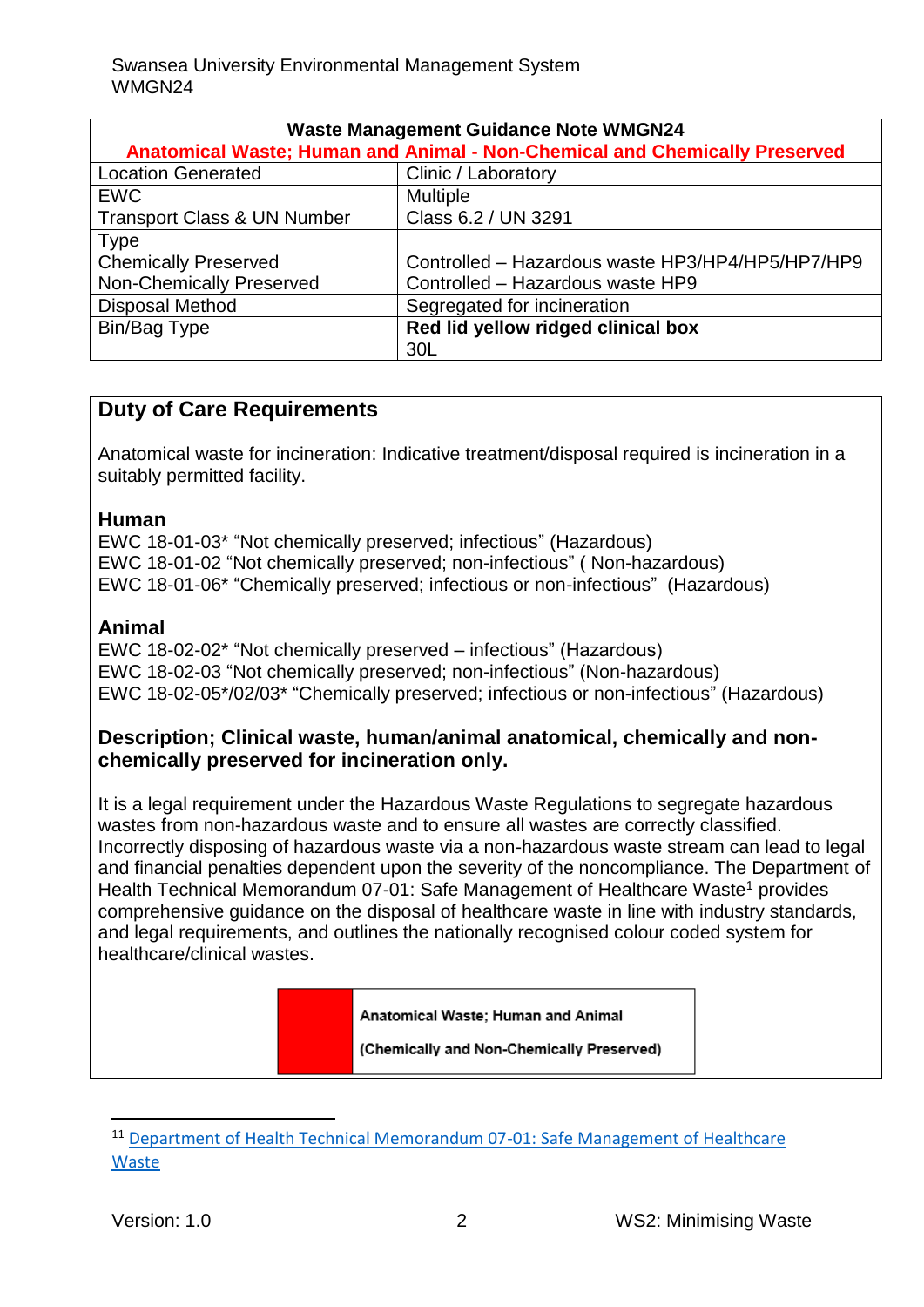Swansea University Environmental Management System WMGN24

Anatomical waste produced as a result of the treatment of a patient or research, chemically preserved or non-chemically preserved, must be segregated into red-topped ridged yellow clinical waste container for incineration. **Chemically preserved and non-chemically preserved must not be mixed.** 

# **Waste Items**

Anatomical waste includes human or animal;

- Tissue
- Blood
- Identifiable body parts and organs
- Pathological specimens

Biopsy specimens and tissue taken during surgery or autopsy Heavily blood soaked materials e.g. swabs and dressings**.**

## **Disposal Instructions**

#### **Internal Storage**

All anatomical waste outlined above must be placed into a 30L red-lidded, yellow ridged clinical box. Do not order 60L bins as the weight when full causes manual handling issues for the clinical waste collection contractor.

Do not let used red lidded clinical boxes build up in cold rooms or freezers. These must be disposed of frequently as there are legal limits imposed on the storage of hazardous waste.



Figure 1:Red-lidded clinical waste box

Red lidded clinical waste boxes can be obtained and signed out from the following locations;

## **Singleton Campus**

- SUMS: ILS1 Stores
- CoS: Wallace Stores

## **Bay Campus**